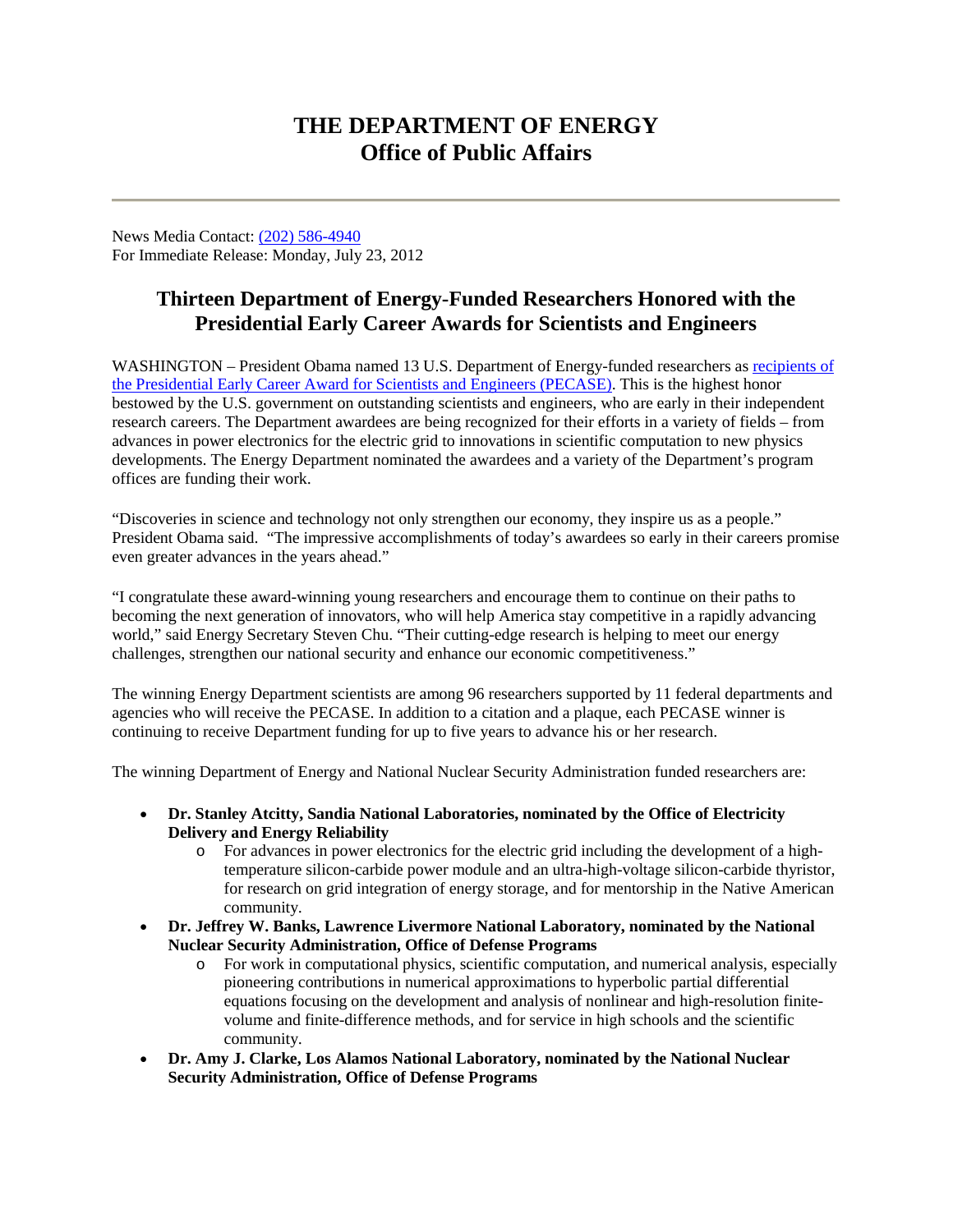- o For research on uranium niobium alloy deformation mechanisms using micro-pillar compression testing to determine the influence of orientation on stress-strain response, for using in-situ solidification and proton radiography with potential to finally resolve liquidsolid processing questions relevant to nuclear weapons, and for mentoring future ferrous metallurgists.
- **Mr. Derek R. Gaston, Idaho National Laboratory, nominated by the Office of Nuclear Energy**
	- o For the development of a multi-physics simulation framework that enables the rapid creation of fast engineering simulation tools, for the application of this framework to the understanding of accident-tolerant and novel nuclear fuels, and for service to the scientific community.
- **Dr. Christopher Hirata, California Institute of Technology, nominated by the Office of Science**
	- o For innovative work reducing astrophysical uncertainties that limit the extraction of fundamental physics parameters from cosmological observations, for studies of the sensitivity of structure formation to the relative velocity between dark matter and baryons in the early universe, and for service on NASA/DOE Joint Dark Energy Mission working groups.
- **Dr. Heileen Hsu-Kim, Duke University, nominated by the Office of Science**
	- o For leading nanogeochemistry research to understand toxin subsurface transport establishing a new geochemical framework for predicting mercury methylation potential in contaminated sediments and for leadership in publishing and collaboration with synchrotron scientists in the United States and Europe.
- **Dr. Thomas Francisco Jaramillo, Stanford University, nominated by the Office of Energy Efficiency and Renewable Energy**
	- o For innovations in solar hydrogen production, including using quantum confinement in molybdenum-disulfide nanoparticles to enhance catalytic reactivity, for incorporating these catalysts into high-surface-area scaffolds, and for excellence in mentoring at the university level.
- **Dr. Pablo Jarillo-Herrero, Massachusetts Institute of Technology, nominated by the Office of Science**
	- o For pioneering research on quantum transport phenomena in graphene and topological insulators, which has expanded understanding of the fundamental electronic structure and laid a foundation for future energy applications, and outreach to the public through the popular press.
- **Dr. John R. Kitchin, Carnegie Mellon University, nominated by the Office of Fossil Energy**
	- o For advances in electrochemical separations for carbon capture including the demonstration of alkaline ion exchange membranes for oxygen separation, for fundamental advances in computational simulation of metal catalyst reactivity, and for excellence in teaching, student mentoring, and introduction of computing into the engineering curriculum.
- **Dr. Peter Mueller, Argonne National Laboratory, nominated by the Office of Science**
	- o For scientific leadership in developing precision laser spectroscopy and atom trapping techniques resulting in groundbreaking insights on the charge radii of exotic light nuclei and the fundamental nature of the weak interaction via precise measurement of nuclear beta decay.
- **Dr. Daniel B. Sinars, Sandia National Laboratories, nominated by the Office of Science**
	- o For developing innovative techniques to study the properties of instabilities in magnetizedhigh-energy-density plasma, enabling quantifiable comparison between experiment and simulation needed for validating cutting-edge radiation-hydrodynamics codes, and for demonstrating substantial leadership qualities in high-energy-density-laboratory-plasma physics.
- **Dr. Jesse Thaler, Massachusetts Institute of Technology, nominated by the Office of Science**
	- o For innovative work exploring possible new physics beyond the Standard Model, for development of improved techniques for distinguishing events at the Large Hadron Collider involving new physics from those due to known interactions, and for developing tools that